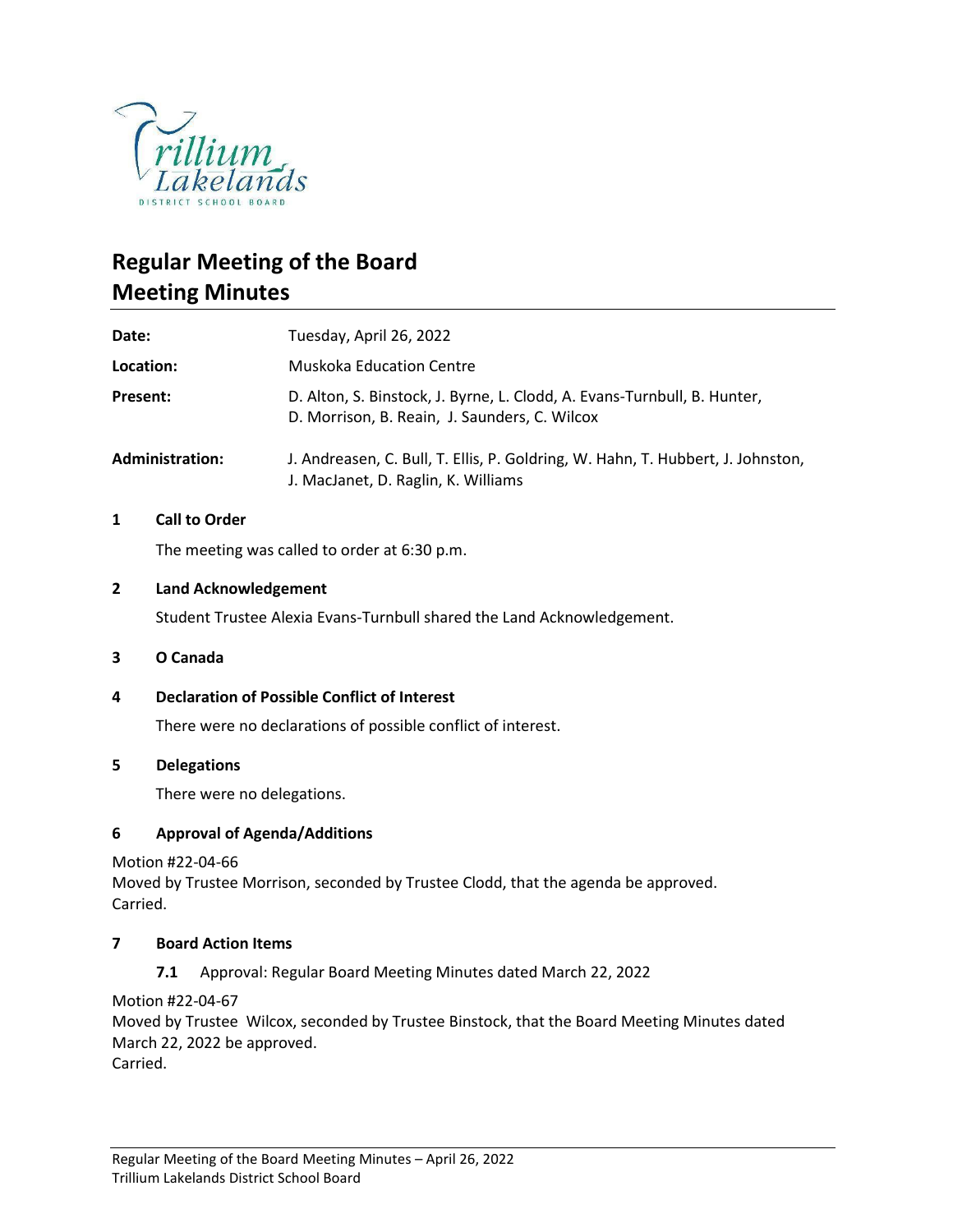# **7.2 Adoption: Committee of the Whole Minutes dated April 12, 2022**

Motion #22-04-68

Moved by Trustee Saunders, seconded by Trustee Byrne, that the Committee of the Whole Meeting Minutes dated April 12, 2022 be approved.

Carried.

# **7.3 Recommendations from Committee of the Whole Meeting April 12, 2022**

Motion #22-04-69

Moved by Trustee Binstock, seconded by Trustee Clodd, that Trustees approve the OP-6020 Code of Conduct Policy.

Carried.

# Motion #22-04-70

Moved by Trustee Binstock, seconded by Trustee Clodd, that the BU-3070 Audit Committee Policy be repealed.

Carried.

### **7.4 Recommendations from In-Camera**

There were no recommendations from In-Camera.

# **8 System Update**

# **8.1** Presentation: Huntsville High School Robotics Team

Superintendent Williams introduced Huntsville High School Teacher Ian McTavish and the Huntsville High School Robotics Team '4152' who shared a demonstration and presentation of the robot that they have built. The team took the robot to the recent FIRST robotics competition where they achieved a winner banner provincially.

### **8.2** Director's Recognition Award

Director Hahn presented a Director's Recognition Award to Huntsville High School Teacher Ian McTavish and to Acting Head of Specialized Services at BMLSS Jen McCreary.

### **8.3** Presentation: Elementary Learning in TLDSB

Superintendent of Learning responsible for Elementary Curriculum Services Jay MacJanet shared an update on Elementary Learning in TLDSB including information related to the Leadership Action Plan for TLDSB, the Ontario Human Rights Commission Right to Read Inquiry, support for English Language Learners, an update on EQAO for 2022, and information regarding the Reaching Forward Tutoring Support Program starting in TLDSB.

### **8.4** Director's Update

Director Hahn thanked staff for all of the work that they are doing to support students and to support one another.

The following was also shared:

- A presentation regarding Equity Learning and the work of the Department of Specialized Services will be shared at the May 2022 Board Meeting by Superintendent Johnston.
- The Senior Team is working on inter- and intra- department alignment and connections to support learning, well-being, and the goals of the board strategic plan.
- An overview of some of the good news stories and activities that have recently occurred across the Board was shared by Manager of Communications Services Carolynne Bull.